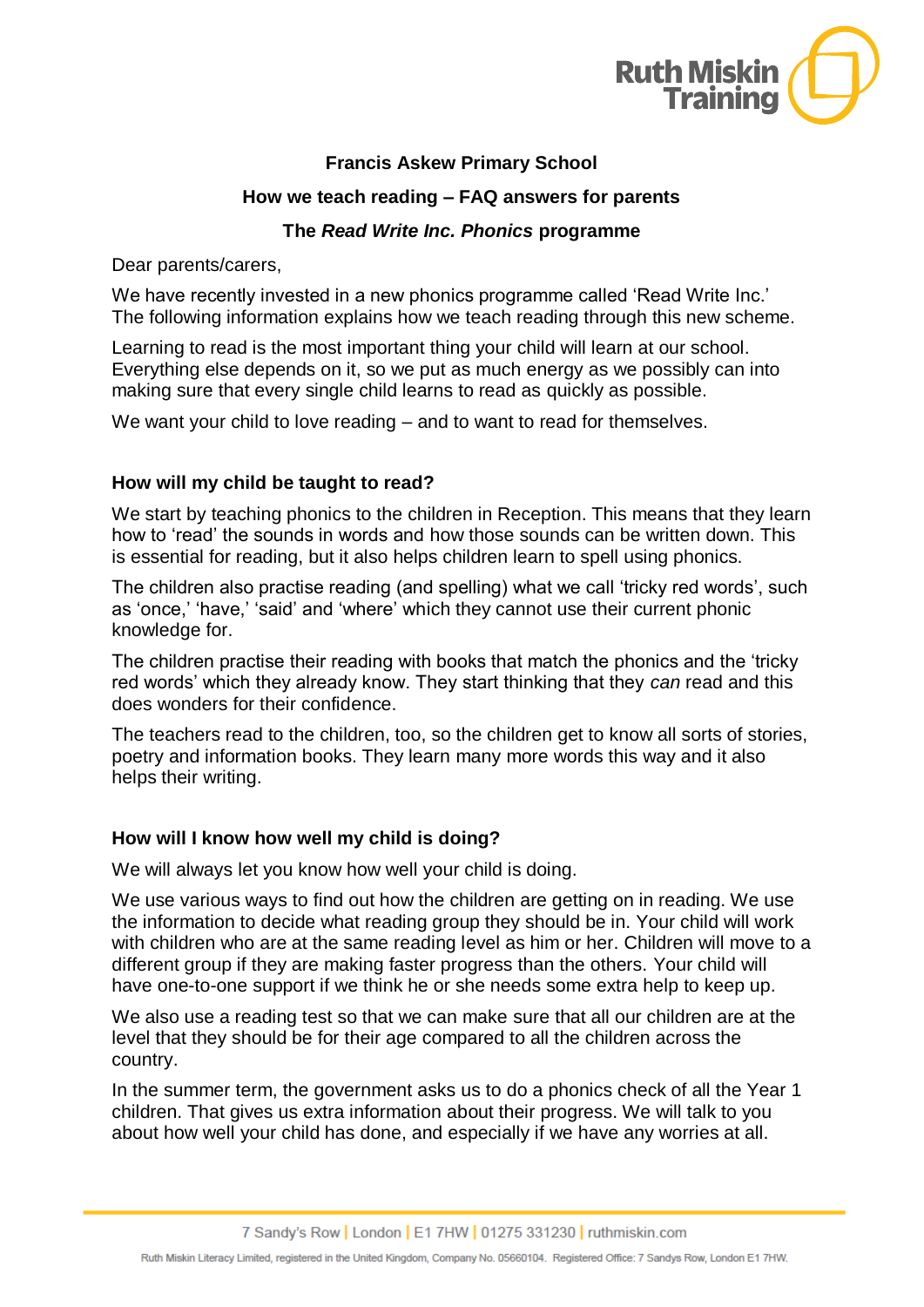

### **How long will it take to learn to read well?**

By the end of Year 2, your child should be able to read aloud books that are at the right level for his or her age. In Year 3 we concentrate more on helping children to understand what they are reading, although this work begins very early on. This happens when the teacher reads to the children and also when the children read their own story book.

# **How do I know the teaching will be good?**

All the staff have been trained to teach reading in the way we do it in this school. We believe that it is very important that all the teachers and teaching assistants work in the same way. Senior teachers watch other teachers teaching to make sure that the children are learning in the way we want them to learn.

# **What can I do to help? Is there anything that I shouldn't do?**

Your child will bring different sorts of books home from school. It helps if you know whether this is a book that your child can read on their own or whether this is a book that you should read *to* them to promote a love of books. Books for you to read *to* them will have a clearly labelled sticker on them. It is important that the children's books are kept in their bags and kept in the protective plastic wallets provided.

Please help your child to sound out the letters in words and then to 'push' the sounds together to make a whole word. **Try not to refer to the letters by their alphabet names**. Instead, help your child to focus on the sounds that the letters make. You can hear how to say the sounds correctly at this link: **<https://ruthmiskin.com/en/find-out-more/parents/#lg=1&slide=2>**

Sometimes your child might bring home a picture book that they know well. Please don't say, 'This is too easy.' Instead, encourage your child to tell you the story out loud; ask them questions about things that happen or what they think about some of the characters in the story.

We know parents and carers are very busy people. But if you can find time to read to your child as much as possible, it helps him or her to learn about books and stories. They also learn new words and what they mean. Show that you are interested in reading yourself and talk about reading as a family. You can find out about good stories to read to your child here:<https://www.facebook.com/miskin.education>

### **Does it matter if my child misses a lesson or two?**

It matters a lot if your child misses school. The way we teach children to read is very well organised, so even one missed lesson means that your child has not learnt something that they need to know to be a good reader.